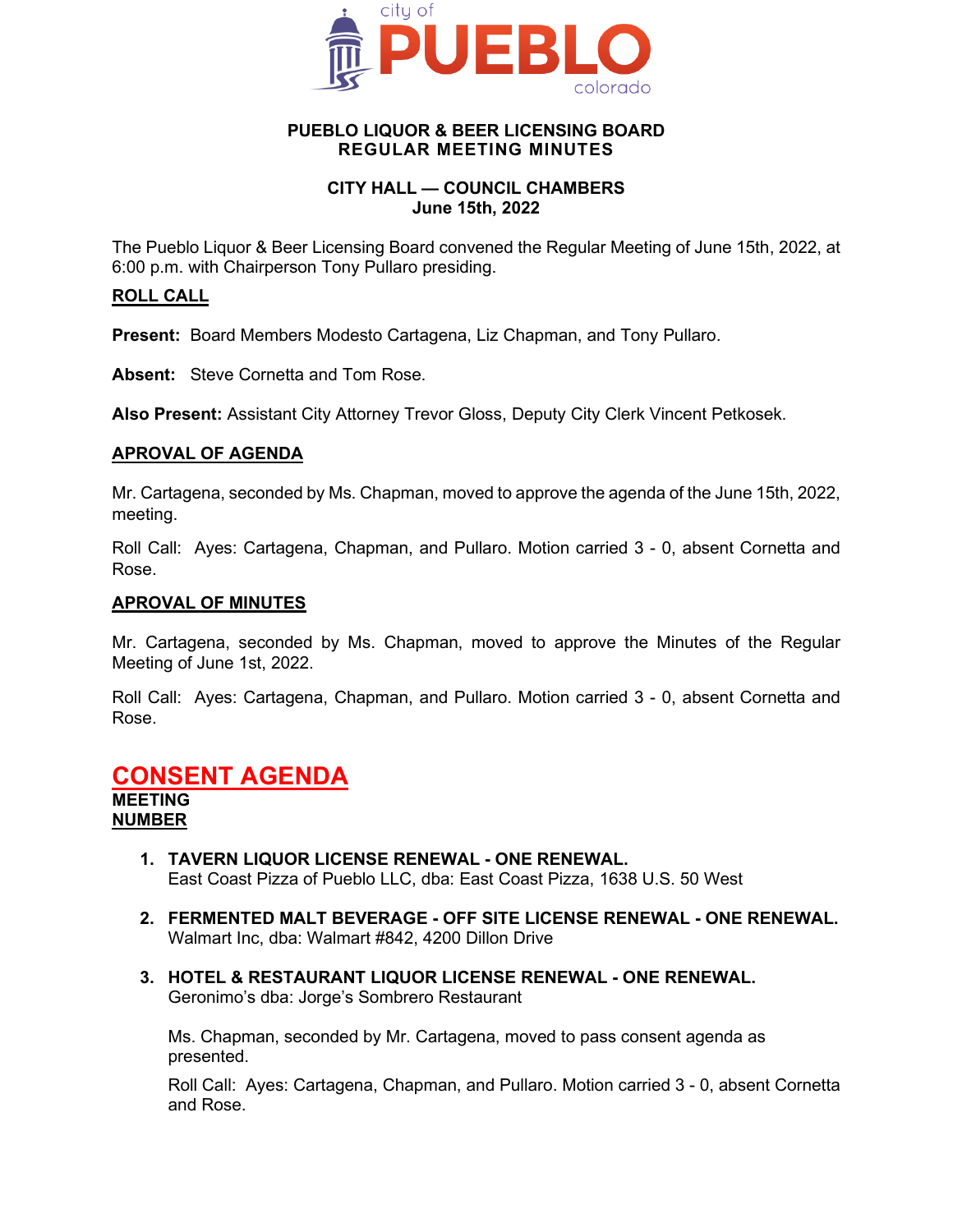# **REGULAR AGENDA**

**4. SPECIAL EVENT PERMIT APPLICATION - BEER, WINE & SPIRITUOUS LIQUOR - BISHOP OF PUEBLO, A CORPORATION SOLE DBA: CATHEDRAL OF THE SACRED HEART, MAILING ADDRESS: 414 W. 11TH STREET, EVENT MANAGER: WILLIAM MASSEY (EVENT TO BE HELD JUNE 24TH, 2022. ADDRESS OF EVENT: 414 W. 11TH STREET).**

William Massey - Event Manager Tess Padilla - Business Manager

Mr. Massey and Ms. Padilla answered Moral Character and Application questions about the event and location asked by the Pueblo Liquor Board.

Ms. Chapman, seconded by Mr. Cartagena moved to approve the Special Event Permit Application - Beer, Wine & Spirituous Liquor - Bishop of Pueblo, A Corporation Sole dba: Cathedral of The Sacred Heart.

Roll Call: Ayes: Cartagena, Chapman, and Pullaro. Motion carried 3 - 0, absent Cornetta and Rose.

#### **5. SPECIAL EVENT PERMIT APPLICATION - BEER, WINE & SPIRITUOUS LIQUOR - BISHOP OF PUEBLO, A CORPORATION SOLE DBA: ST. FRANCIS XAVIER, MAILING ADDRESS: 1725 SPRUCE STREET, EVENT MANAGER: JAMIE VIGIL (EVENT TO BE HELD JULY 23 & 24, 2022. ADDRESS OF EVENT: 1725 SPRUCE STREET).**

Jamie Vigil - Event Manager

Ms. Vigil answered Moral Character and Application questions about the event and location asked by the Pueblo Liquor Board.

Ms. Chapman, seconded by Mr. Cartagena moved to approve the Special Event Permit Application - Beer, Wine & Spirituous Liquor - Bishop of Pueblo, A Corporation Sole dba: St. Francis Xavier.

Roll Call: Ayes: Cartagena, Chapman, and Pullaro. Motion carried 3 - 0, Absent Cornetta and Rose.

**6. SPECIAL EVENT PERMIT APPLICATION - BEER, WINE & SPIRITUOUS LIQUOR - HARP FOUNDATION DBA: PUEBLO RIVERWALK, MAILING ADDRESS: 125 RIVERWALK PL., EVENT MANAGER: SHAYLA KEYS (EVENT TO BE HELD JULY 15TH, 2022. ADDRESS OF EVENT: 125 RIVERWALK PL.).**

Shayla Keys - Event Manager

Ms. Keys answered Moral Character and Application questions about the event and location asked by the Pueblo Liquor Board.

Mr. Cartagena, seconded by Ms. Chapman, moved to approve the Special Event Permit Application - Beer, Wine & Spirituous Liquor - Harp Foundation, dba: Pueblo Riverwalk.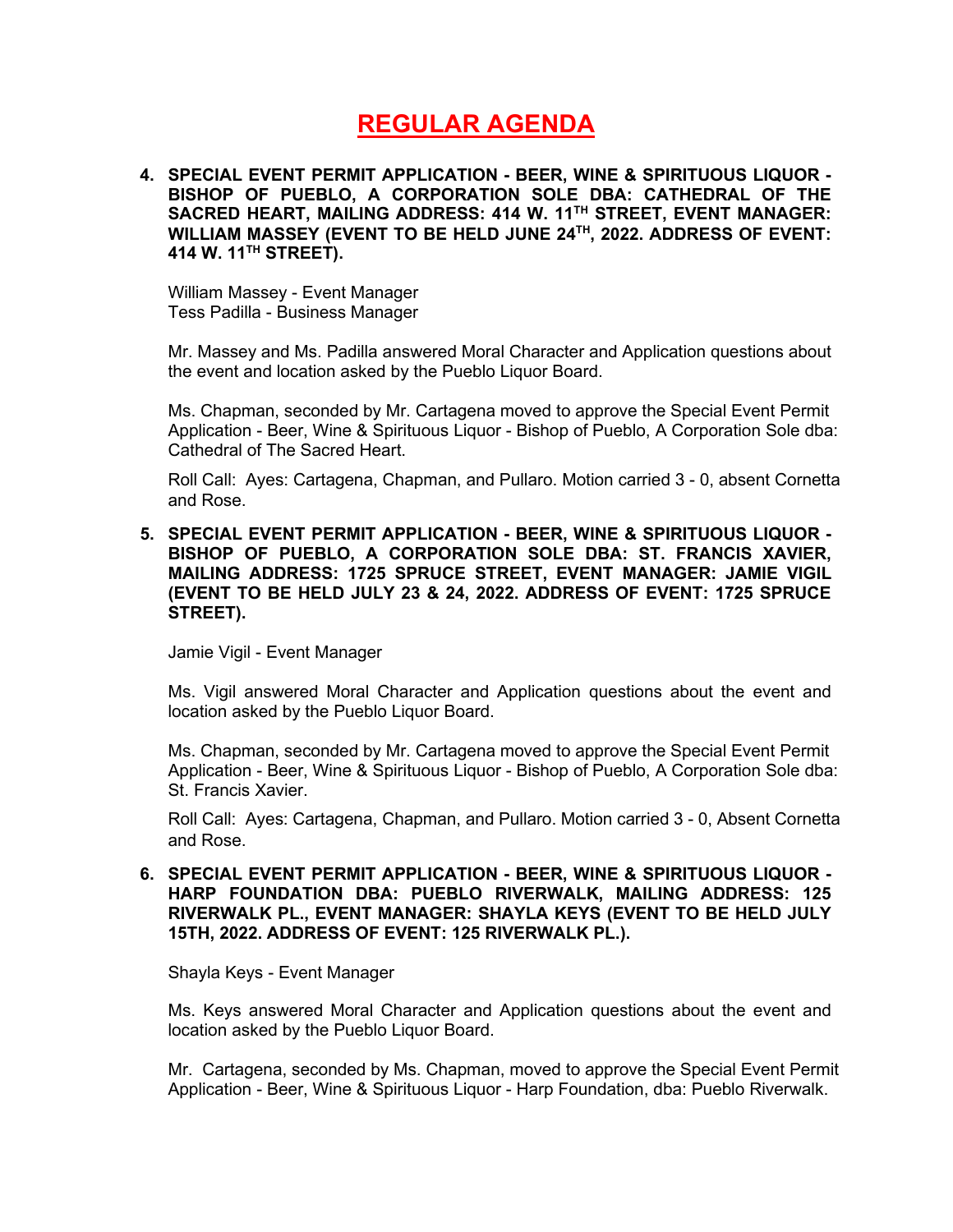Roll Call: Ayes: Cartagena, Chapman, and Pullaro. Motion carried 3 - 0, Absent Cornetta and Rose.

#### **7. SPECIAL EVENTS PERMIT APPLICATION - BEER, WINE & SPIRITUOUS LIQUOR - SENIOR RESOURCES DEVELOPMENT AGENCY, DBA: SRDA, MAILING ADDRESS: 230 N. UNION AVE., EVENT MANAGER: TARA MORROW (EVENT TO BE HELD JULY 4TH 2022. ADDRESS OF EVENT: 230 N. UNION AVE.).**

Tara Morrow – Event Manager

Ms. Morrow answered Moral Character and Application questions about the event and location asked by the Pueblo Liquor Board.

Mr. Pullaro, seconded by Ms. Chapman, motioned to approve the Special Events Permit Application - Beer, Wine & Spirituous Liquor - Senior Resources Development Agency, dba: SRDA, Mailing Address: 230 N. Union Ave., Event Manager: Tara Morrow (Event to be held July  $4<sup>th</sup>$ , 2022. address of event: 230 N. Union Ave.)

Roll Call: Ayes: Cartagena, Chapman, and Pullaro. Motion carried 3 - 0, Absent Cornetta and Rose.

#### **8. SPECIAL EVENTS PERMIT APPLICATION - BEER, WINE & SPIRITUOUS LIQUOR - SENIOR RESOURCES DEVELOPMENT AGENCY, DBA: SRDA, MAILING ADDRESS: 230 N. UNION AVE., EVENT MANAGER: TARA MORROW (EVENT TO BE HELD AUGUST 18th, 2022. ADDRESS OF EVENT: 230 N. UNION AVE.).**

Tara Morrow – Event Manager

Chairman Pullaro took administrative notice of the prior testimony**.**

Ms. Morrow answered Application questions about the event and location asked by the Pueblo Liquor Board.

Ms. Chapman asked Mr. Gloss questions if there is a conflict of interest since she works at the Greater Chamber of Commerce. Mr. Gloss determined there was no conflict of interest.

Mr. Pullaro, seconded by Ms. Chapman, motioned to approve the Special Events Permit Application - Beer, Wine & Spirituous Liquor - Senior Resources Development Agency, dba: SRDA, Mailing Address: 230 N. Union Ave., Event Manager: Tara Morrow (Event to be held 18th, 2022, 2022. address of event: 230 N. Union Ave.)

Roll Call: Ayes: Cartagena, Chapman, and Pullaro. Motion carried 3 - 0, Absent Cornetta and Rose.

**9. SPECIAL EVENTS PERMIT APPLICATION - BEER, WINE & SPIRITUOUS LIQUOR - SENIOR RESOURCES DEVELOPMENT AGENCY, DBA: SRDA, MAILING ADDRESS: 230 N. UNION AVE., EVENT MANAGER: TARA MORROW (EVENT TO BE HELD SEPTEMBER 23RD, 24TH & 25TH 2022. ADDRESS OF EVENT: 230 N. UNION AVE.).**

Tara Morrow – Event Manager

Chairman Pullaro took administrative notice of the prior testimony**.**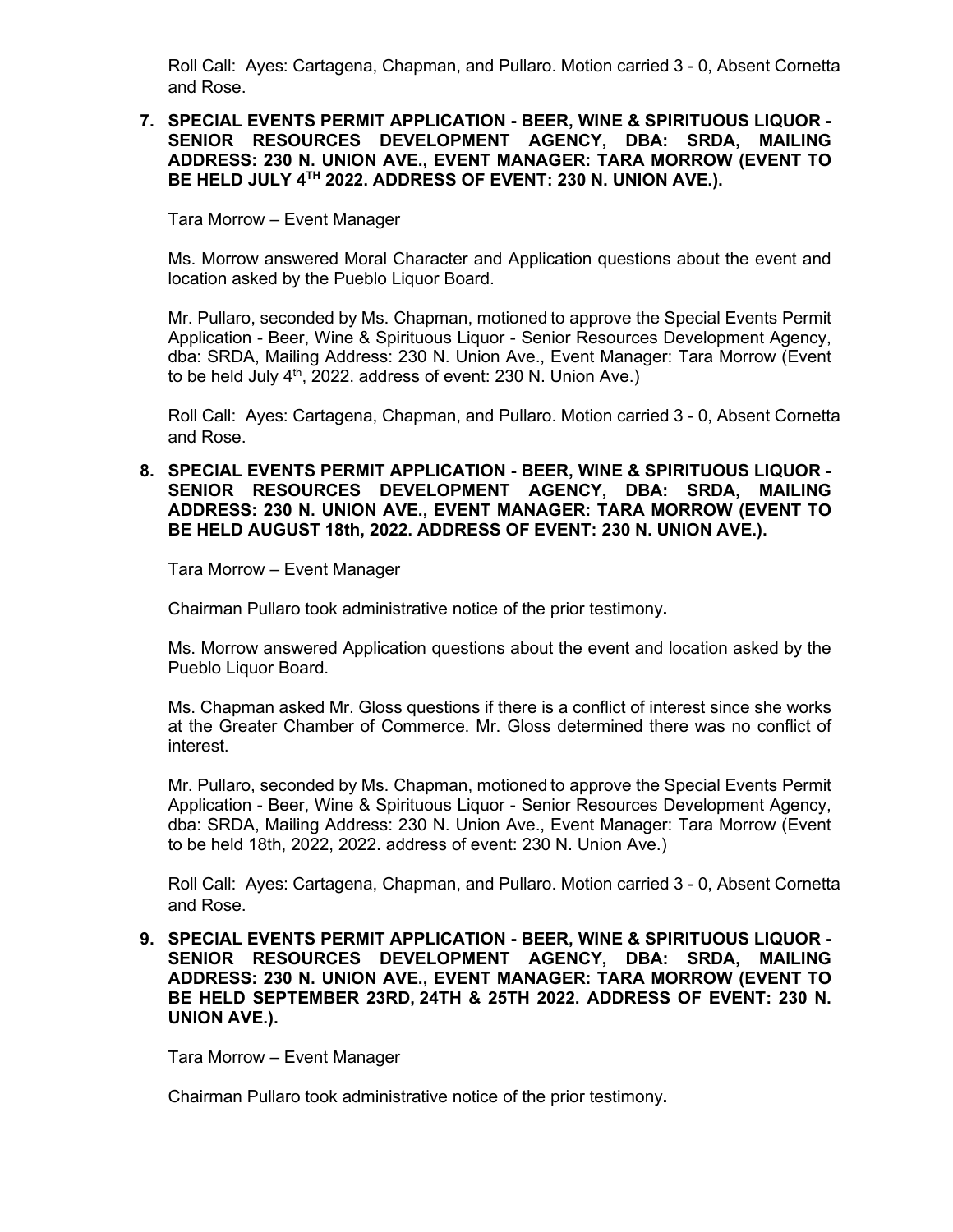Ms. Morrow answered Application questions about the event and location asked by the Pueblo Liquor Board.

Ms. Chapman asked Mr. Gloss questions if there is a conflict of interest since she works at the Greater Chamber of Commerce. Mr. Gloss determined there was no conflict of interest.

Mr. Pullaro, seconded by Ms. Chapman, motioned to approve the Special Events Permit Application - Beer, Wine & Spirituous Liquor - Senior Resources Development Agency, dba: SRDA, Mailing Address: 230 N. Union Ave., Event Manager: Tara Morrow (Event to be held September 23, 24 & 25, 2022. address of event: 230 N. Union Ave.)

Roll Call: Ayes: Cartagena, Chapman, and Pullaro. Motion carried 3 - 0, Absent Cornetta and Rose.

#### **10. SPECIAL EVENTS PERMIT APPLICATION - BEER, WINE & SPIRITUOUS LIQUOR - JUNETEENTH ORGAINZATION OF PUEBLO, MAILING ADDRESS: P.O. BOX 2335 PUEBLO CO, EVENT MANAGER: SILVESTER ABRON (EVENT TO BE HELD JUNE 18TH 2022. ADDRESS OF EVENT: 843 W. NORTHERN AVE.).**

Silvester Abron - Juneteenth Organization

Mr. Abron answered Moral Character and Application questions about the event and location asked by the Pueblo Liquor Board.

Ms. Chapman, seconded by Mr. Cartagena, motioned to approve the Special Events Permit Application - Beer, Wine & Spirituous Liquor - Juneteenth Organization of Pueblo, contingent of an updated diagram.

Roll Call: Ayes: Cartagena, Chapman, and Pullaro. Motion carried 3 - 0, Absent Cornetta and Rose.

#### **11. PERMIT APPLICATION & REPORT OF CHANGES - TRANSFER OF OWNERSHIP - K & D ENTERPRISES INC, DBA: TROY VILLAGE LIQUOR, 1732 CONSTITUTION RD - CALVIN BAIRD.**

Calvin Baird - Troy Village Liquor

Mr. Baird answered Moral Character and Application questions about the transfer of ownership and location asked by the Pueblo Liquor Board.

Mr. Cartagena, seconded by Ms. Chapman, motioned to approve the Permit Application & Report of Changes - Transfer of Ownership - K & D Enterprises Inc, dba: Troy Village Liquor, 1732 Constitution Rd, contingent on wholesaler affidavits being completed, paid off and updated lease.

Roll Call: Ayes: Cartagena, Chapman, and Pullaro. Motion carried 3 - 0, Absent Cornetta and Rose.